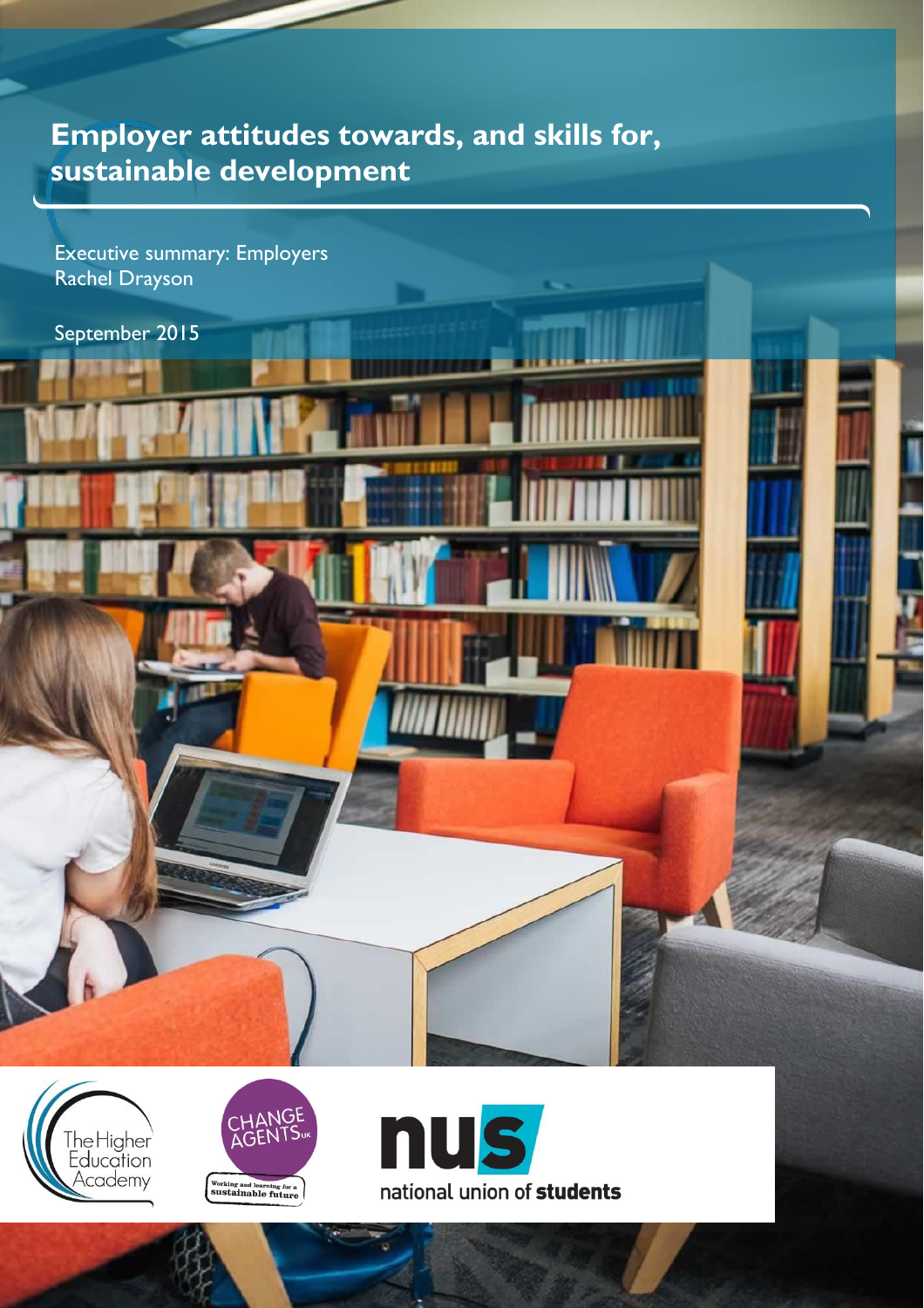# **Contents**

# **Section Page**

| <b>1. Executive summary</b>                                                     |  |
|---------------------------------------------------------------------------------|--|
| 2. Employer attitudes towards, and skills needs for, sustainable<br>development |  |
| 3. Further detail on different aspects of the research                          |  |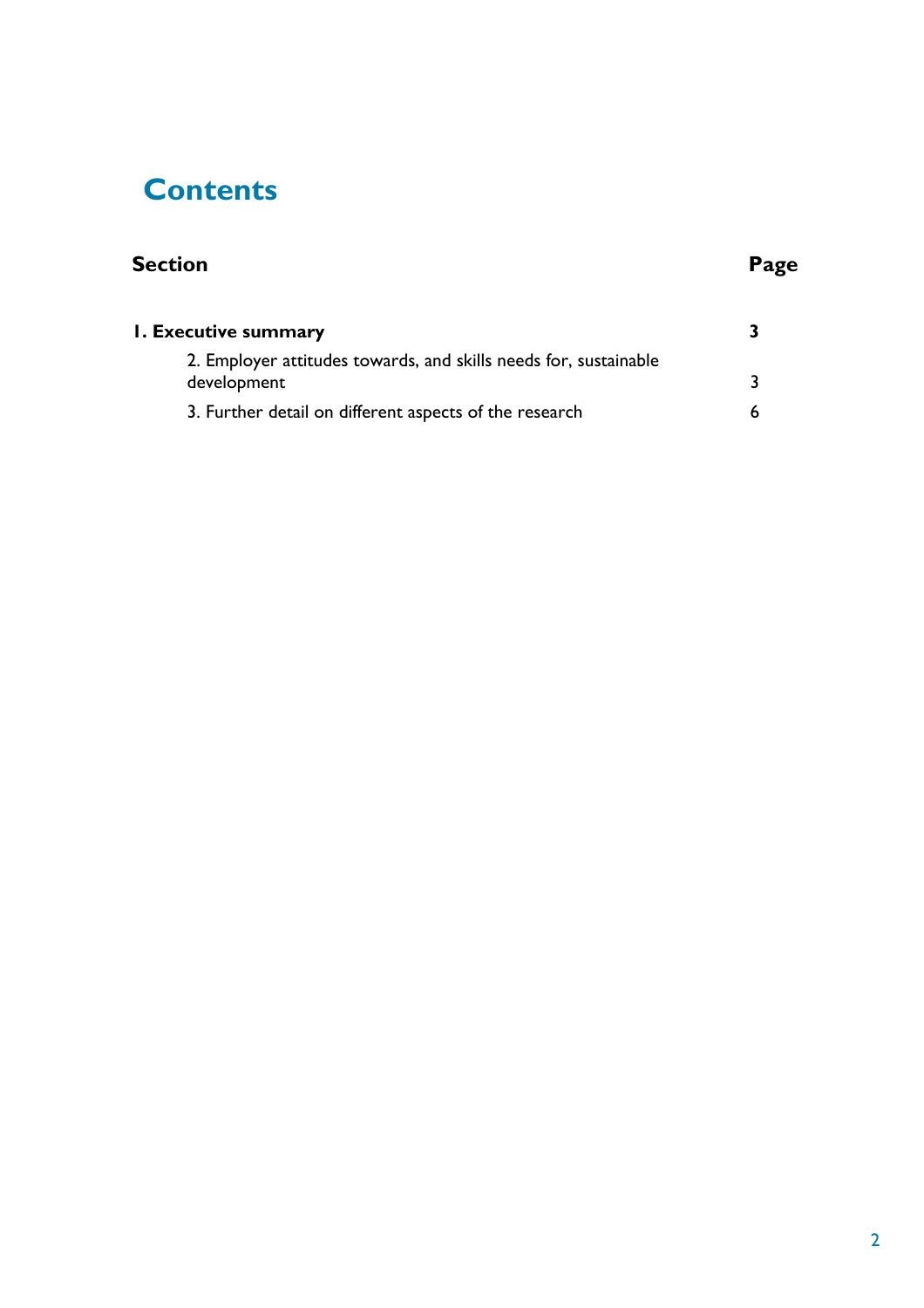## <span id="page-2-0"></span>1. Executive summary

## <span id="page-2-1"></span>**2. Employer attitudes towards, and skills needs for, sustainable development**

Research into employers' attitudes towards, and skills needs for, sustainable development (SD) was conducted alongside the longitudinal student-facing research in 2014. The study, focused on experience of recent graduates, aimed to:

- understand employers' understanding of, and attitudes towards, sustainability issues;
- understand levels of identification of skills needs around sustainable development across sectors and varying characteristics;
- explore how and why skills for sustainability are relevant for organisational leaders, and for those involved in recruitment of recent graduates;
- gain insight into gaps in skills for sustainable development amongst recent graduates entering employment;
- identify the role that higher education can play in addressing skills gaps among graduates, but also in working with employers to identify skills needs and opportunities for skills development.

The research was conducted through an online survey promoted by a range of organisations including The Aldersgate Group, Change Agents UK and The Confederation of British Industry (CBI). A total of 79 responses were received from employers, of these 50 held a senior leadership role and 29 were involved in the recruitment of recent graduates.



## **2.2 Key findings**

Respondents reflected a range of positions on a spectrum of engagement with sustainable development, with the majority making up the middle ground between pioneering early adopters and laggards. Some respondents identified uncertainties around the commercial benefits of acting on responsibilities to the environment and across the supply chain.

The research revealed a focus on identification and incorporation of sustainability values within organisational strategy and recruitment practices, rather than the skills needed by their organisation in order to deliver against these values. Although sample sizes are small, larger organisations appear more likely to report incorporation of sustainability values within their business strategies; however no differences were seen when looking at skills for sustainable development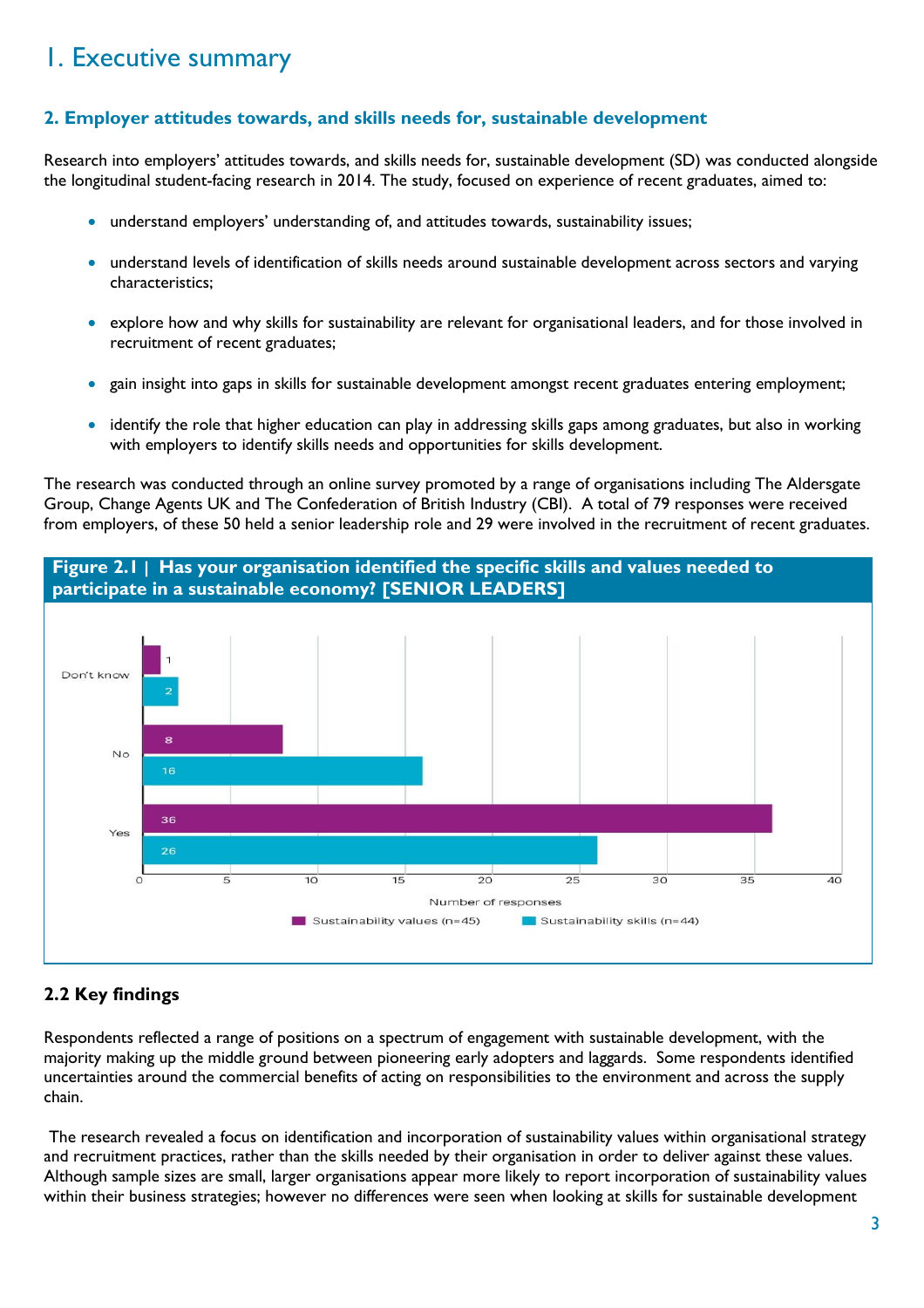Overall, employers believed the range of skills for sustainability to be important when considering the recruitment of recent graduates. Matching the situation seen in the accompanying student-facing research, employer respondents showed a similar lack of relevance of the ability to understand people's relationship to nature potentially stemming from an ongoing separation of humans and nature across society as a whole<sup>1</sup>.

The ranking of sustainability skills in terms of their importance for their organisation revealed a focus on resource efficiency rather than sustainability as a complete concept.



## **2.4 Key findings**

l

The majority of respondents are at least reasonably confident their organisation has the skills required to participate in a sustainable economy, however there are some concerns with one in five organisational leaders identifying significant skills gaps.

Despite this, on the whole respondents are satisfied with the skills demonstrated by recent graduates, although there are potential improvements to be made in terms of business and customer awareness. Respondents also exhibited uncertainty over recent graduates' ability to understand people's relationship to nature however results seen elsewhere show that this is likely to be part of a wider systemic issue.

Two-thirds of respondents are supportive of an obligation to develop students' social and environmental skills during their time in higher education.

The Guardian (accessed March 2015), [http://www.theguardian.com/sustainable-business/blog/business-humanity-nature](http://www.theguardian.com/sustainable-business/blog/business-humanity-nature-reductionist-darwin)[reductionist-darwin](http://www.theguardian.com/sustainable-business/blog/business-humanity-nature-reductionist-darwin)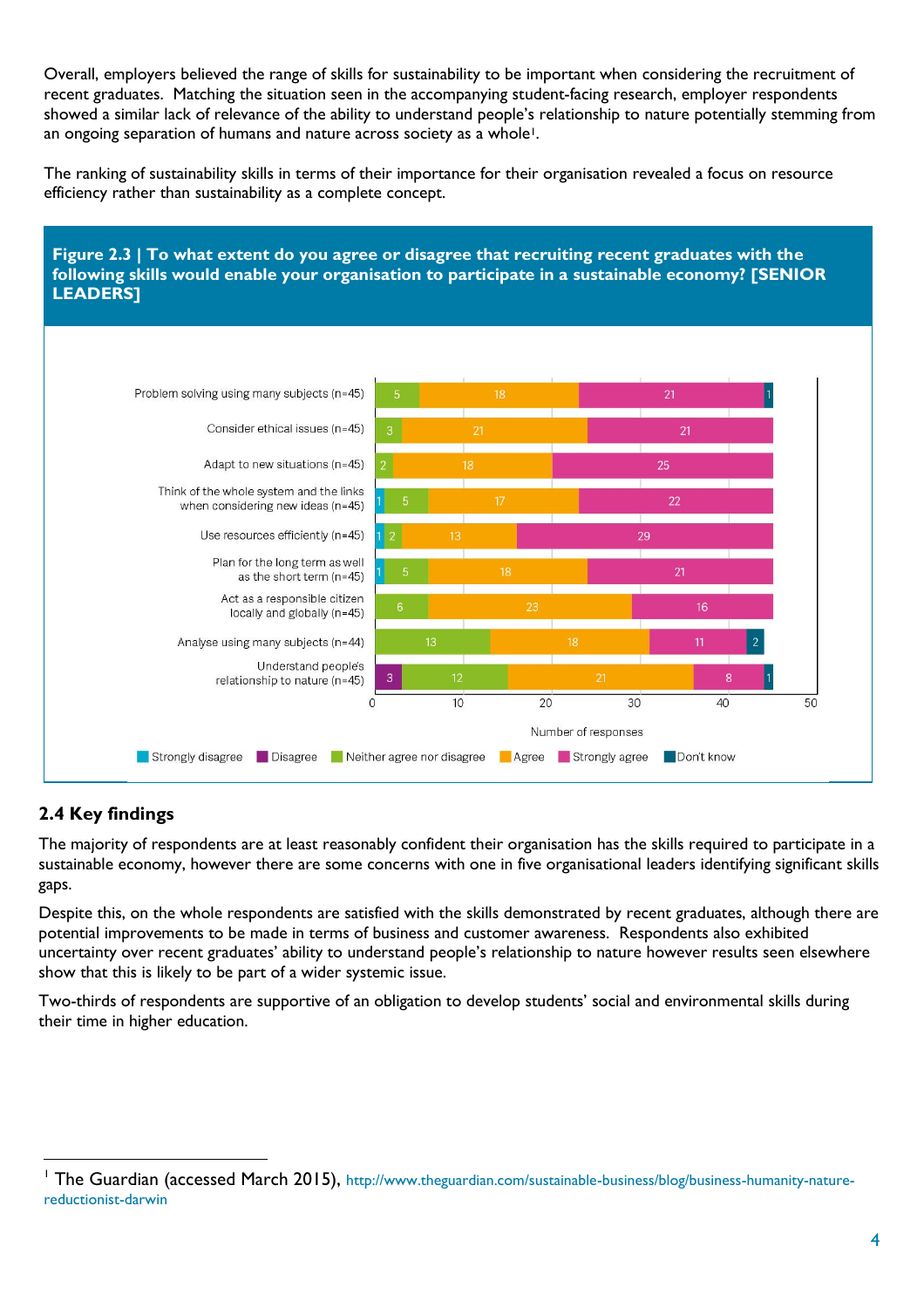



#### **Recommendations**

The focus on sustainability as a value demonstrates a need for organisations, along with business support bodies, to focus on identifying and developing the skills needed to deliver on these values, and achieve full participation in a sustainable economy.

This process should include a strong communication of sustainability in its fullest definition, aiding organisations to move beyond a concentration on resource efficiency.

Drawing on the strong support for developing graduates with social and environmental skills among business leaders, there is a role for organisations to engage with higher education to both provide opportunities for skills development for students, but also in identifying the role business can play in achieving sustainability.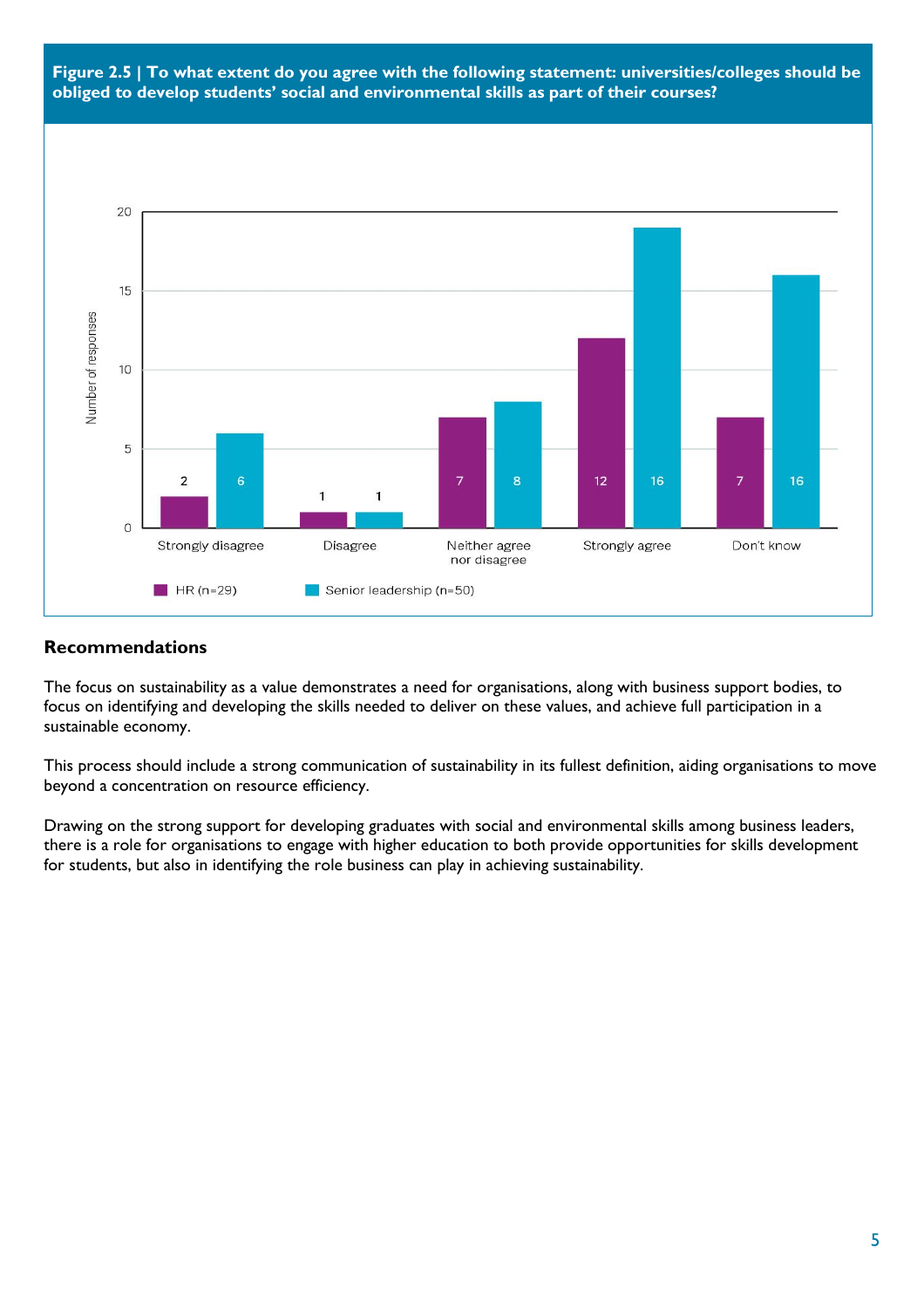### <span id="page-5-0"></span>**2. This summary forms part of a series of short reports. Further detail on different aspects of the research can be found at:**

Executive summary: Student attitudes towards, and skills for, sustainable development

Summary 1: Existing skills – the influence of further education

Summary 2: Understanding attitudes and behaviours for sustainable development during higher education

Summary 3: Learning and using skills for sustainable development during higher education

Summary 4: Sustainability, skills and employability

Appendix 1: Methodology

Appendix 2: Desk review – student attitudes towards, and skills for sustainable development

Appendix 3: Desk review – employer attitudes towards, and skills needs for, sustainable development

Appendix 4: Student surveys

Appendix 5: Employer survey